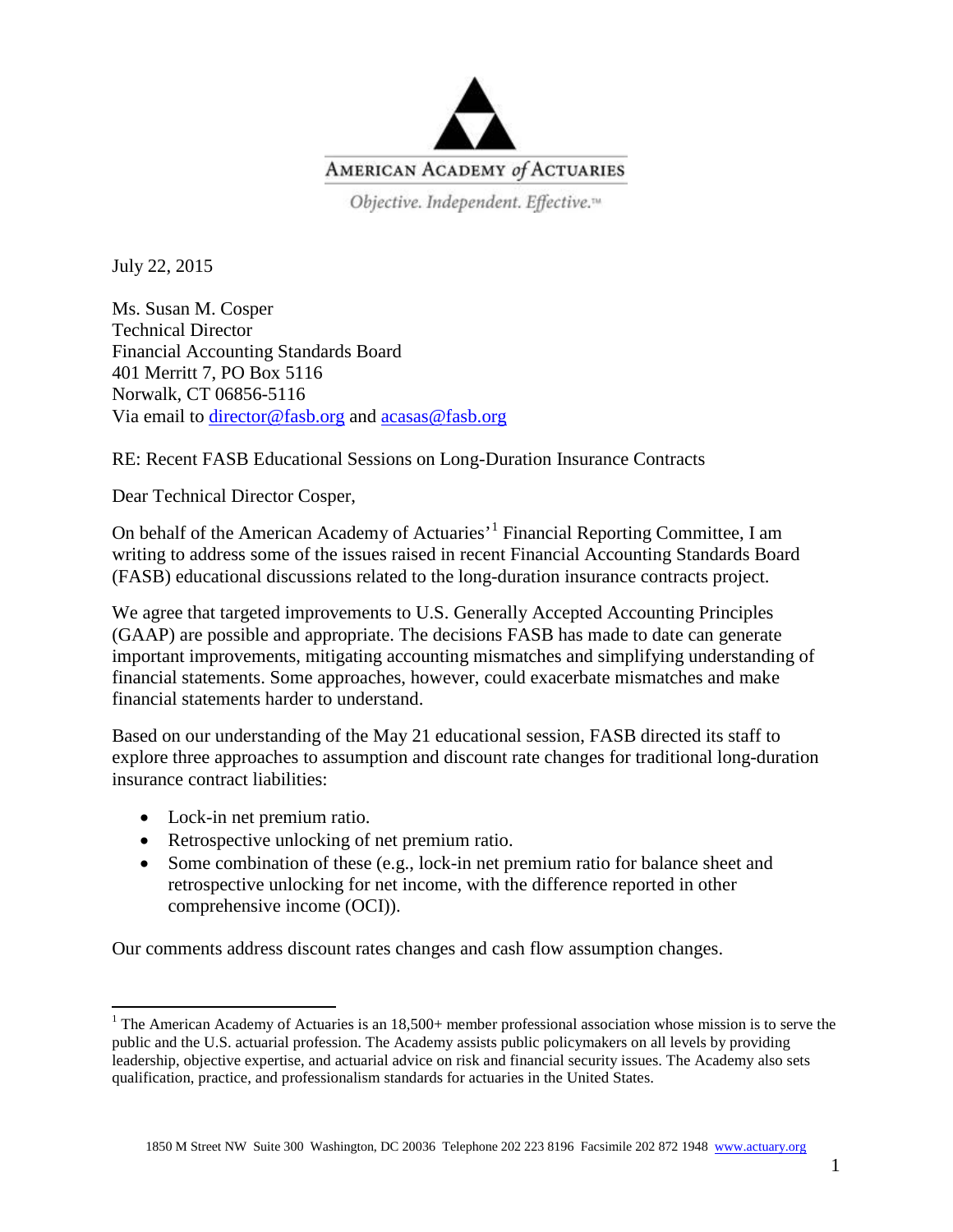## Discount Rate Changes

We are concerned that retrospectively unlocking the net premium ratio for market-based discount rate changes would produce misleading financial statements. This particular approach was briefly mentioned in the May 21 educational session and is reflected in the second and third bullets above.

In cases in which assets backing traditional insurance contracts are reported at fair value, retrospective unlocking for changes in discount rates would produce an accounting mismatch by substantially muting the effect on liabilities in comparison to the effect on asset values, even if assets and liabilities are perfectly cash flow matched.<sup>[2](#page-1-0)</sup> Prospectively unlocking for discount rate changes would effectively retain the current accounting mismatch in this one respect by eliminating any immediate effect on the liability. A locked-in net premium ratio would remove much, but not all, of the volatility caused by the assumption change since the liability value change would ignore the difference between the net and gross premiums.

These differences are illustrated in the appendix and workbook included with this letter. To understand the significance of these concerns, consider the effect of a 50 basis point change in the discount rate for a company with \$100 billion of long-duration liabilities (assuming a duration of 10 years):

Even with perfect asset/liability matching, unlocking for a discount rate change would result in a \$5 billion mismatch under a prospective approach and about \$2-3 billion under the retrospective approach, depending on the maturity of the business.<sup>[3](#page-1-1)</sup> Without specifying a particular product design, the mismatch with a locked-in net premium ratio is more difficult to estimate, but would probably be less than \$1 billion.

While a \$1 billion mismatch might not significantly distort the balance sheet, it would be inappropriately large for earnings from products where the principal risks are in long-term insurance commitments. As such, we recommend an OCI approach to removing the effect of discount rate changes for most products and the assets supporting them. However, we would not recommend an approach to OCI where net income applies retrospective unlocking to discount rate changes. Such an approach would exacerbate the accounting mismatch.

In cases in which earnings reflect assets at amortized cost (including fair value through OCI (FV-OCI)), locking in the discount rate on liabilities is the only way to ensure matched accounting. Prospective unlocking for discount rate changes would essentially have the same effect at the valuation date, but would be a complicated method that produces no change.

It is not difficult to incorporate a suitable OCI approach with a locked-in net premium for discount rate changes. Below are two possible approaches:

<span id="page-1-0"></span><sup>&</sup>lt;sup>2</sup> Retrospective unlocking would also be a mismatched accounting basis with the amortized cost basis of the assets generally reported in net income, since some of the change in liability value due to changes in interest rates would be reported.

<span id="page-1-1"></span> $3$  This corresponds to a 40 percent to 60 percent level of maturity for the overall product portfolio, which may apply to the vast majority of companies, and probably all companies of this size. A lower maturity percentage implies a rapidly growing portfolio. A higher percentage implies a portfolio that has been substantially closed to new business for several years.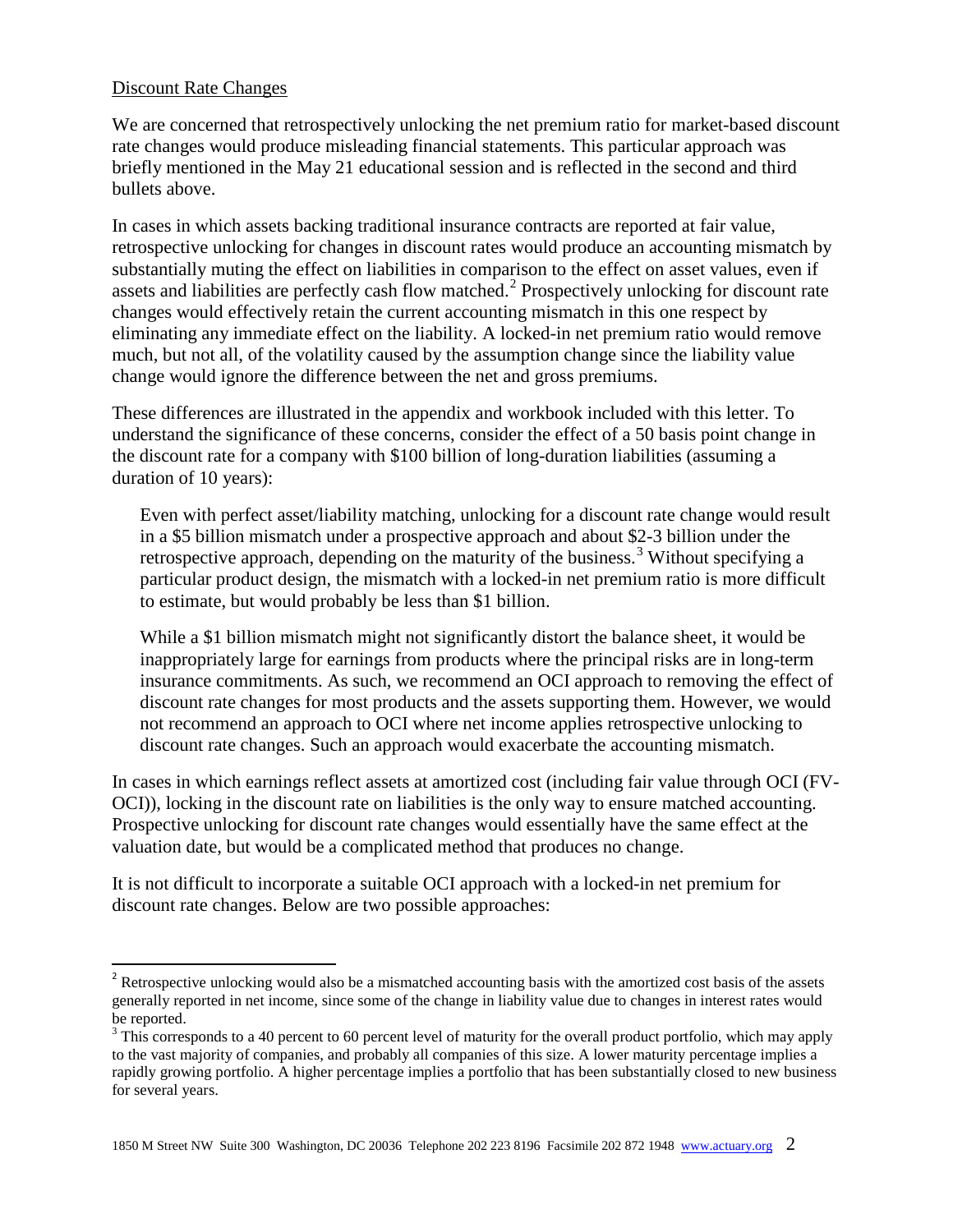- As discussed below, unlock the net premium ratio for assumption changes (and possibly actual cash flows), but lock the net premium ratio for discount rate changes. The changes would be applied sequentially in that order, with the latter effect reported in OCI.
- Maintain two valuations: one with the discount rate locked in at the inception of the contract and a second as described in the first approach. Here, the difference between the two valuations would be reported in OCI.

Either approach would significantly improve the accounting match with available-for-sale securities reported at FV-OCI, which currently represent the vast majority of assets backing insurance liabilities. The first approach would be consistent with the calculation of liabilities for traditional long-duration contracts and limited payment contracts under existing GAAP. The second approach would be most consistent with current reporting of assets at amortized cost through net income but at fair value on the balance sheet with the difference reported in OCI. The first approach would be easier to maintain, control, and audit, but would introduce to net income the smaller distortion of liability interest accruals at current rates against investment income at original book yields.

The accounting match between assets that are not reported at FV-OCI and liabilities will not be as close. These mismatches would be less pervasive since such assets represent a smaller portion of the assets backing such liabilities. For example, even though equity securities may be appropriate investments to back traditional long-duration and limited payment contracts, they do not completely match the characteristics of these liabilities. The same could be said about real estate investments, but for real estate an OCI approach would provide as close an accounting match for net income purposes as could be achieved given a current discount rate for measuring the balance sheet liability.

There also would be an accounting mismatch on the balance sheet for amortized cost debt instruments, such as originated loans, which may be more problematic since these have a closer economic match with the characteristics of traditional long-duration and limited payment liabilities. Such mismatch may be unavoidable, given that previous FASB decisions do not permit a FV-OCI classification for originated loans. An OCI approach does provide a close accounting match with these assets for determining net income.

<span id="page-2-1"></span>Given the interrelationships between interest rates and some cash flow assumptions, the first approach also would be sensitive to the order in which changes are applied. We expect that processes would be most efficient if discount rates are the last change applied in each reporting period, since it would enable other changes to be addressed before the end of the reporting period. We understand that the FASB was concerned about practical difficulties in treating cash flow assumption changes separately from discount rate changes. We do not think this is a major concern. While there can be interrelationships between cash flow assumption changes and discount rate changes (e.g., cash flow change affecting liability duration, interest sensitive lapses) for traditional long-duration and limited payment contracts, these interactions are normally second order effects.<sup>[4](#page-2-0)</sup> As such, final determination of order could be addressed by company policy or mandated by FASB.<sup>[5](#page-2-1)</sup>

<span id="page-2-0"></span><sup>&</sup>lt;sup>4</sup> The situation would be somewhat different if these concepts are applied to participating life insurance contracts, and necessarily more difficult to address. For such contracts, changes in future cash flows resulting from changes in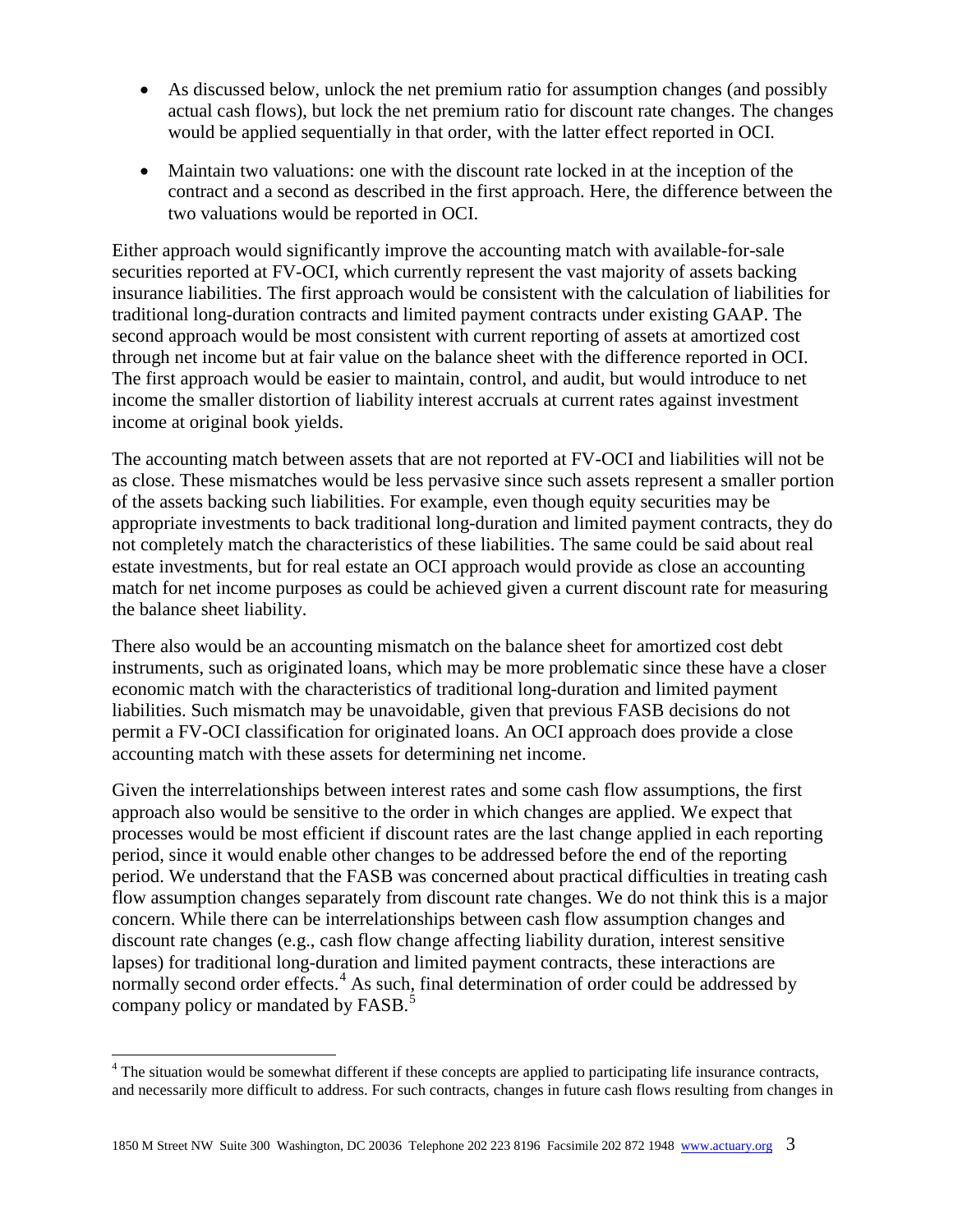## Unlocking the Net Premium Ratio for Changes to Cash Flow Assumptions

Though a retrospective unlocking approach for changes to cash flow assumptions might ultimately provide some practical benefits, there would be significant challenges:

- 1. It requires maintenance of history (assumed and actual) and current accounting. However, most current valuation systems do not retain this history in sufficient detail. Thus, companies would face the dual challenge of major system changes and finding a reasonable estimate of pre-transition history.
- 2. The common practice of valuing traditional insurance liabilities at the individual contract level would become impractical for several reasons, some of which are explained in the footnotes. [6](#page-3-0) Systems designed for seriatim valuation would have to be replaced or substantially rewritten. Though systems of valuing universal life-type contracts might be more easily modified to effectively handle traditional contracts, many could not be done so efficiently.
- 3. The difficulties that financial statement users have with understanding the effects of retrospective unlocking of deferred acquisition costs (DAC) and unearned revenue liabilities on universal life-type contracts might now be seen with traditional contract liabilities.
- 4. In general, this would enhance consistency between traditional and universal life-type valuations, but traditional contracts would have a zero floor on the liability while similar universal life-type contracts would have an account value floor. For some products, this will be significant.
- 5. Liabilities for limited payment contracts will be more sensitive to assumption changes as they approach and pass their pay-up date than similarly funded universal life-type products. This difference will be greatest for products with short premium paying periods.

The first two are principally transition issues, and might be lessened with either the prospective or locked-in net premium ratio approaches. If applied consistently to traditional and universal life-type products, system maintenance after transition may be easier than current needs for two different system designs.

 $\overline{\phantom{a}}$ 

credited rates (including rates implicit in the dividend scale) would need to be treated consistently with the discount

 $5$  We note that the approaches we suggest for OCI are consistent with the optional OCI permitted under the International Accounting Standards Board's (IASB) decisions. A locked-in net premium ratio without OCI would be effectively consistent with the IASB's decisions to the extent that OCI is not elected. In either case, International Financial Reporting Standards (IFRS) reporters will be required to split the discount rate impact from the impact of cash flow assumptions.

<span id="page-3-0"></span><sup>&</sup>lt;sup>6</sup> To take one simplified example, consider the effect of an unexpected death claim. To apply retrospective unlocking, we would need to recalculate liabilities using a net premium ratio that takes into account the actual extra death. If, however, the valuation is performed at an individual contract level, the contract on which the unexpected claim occurred is no longer in force, and so the retrospective unlocking relating to the experience would not be reflected.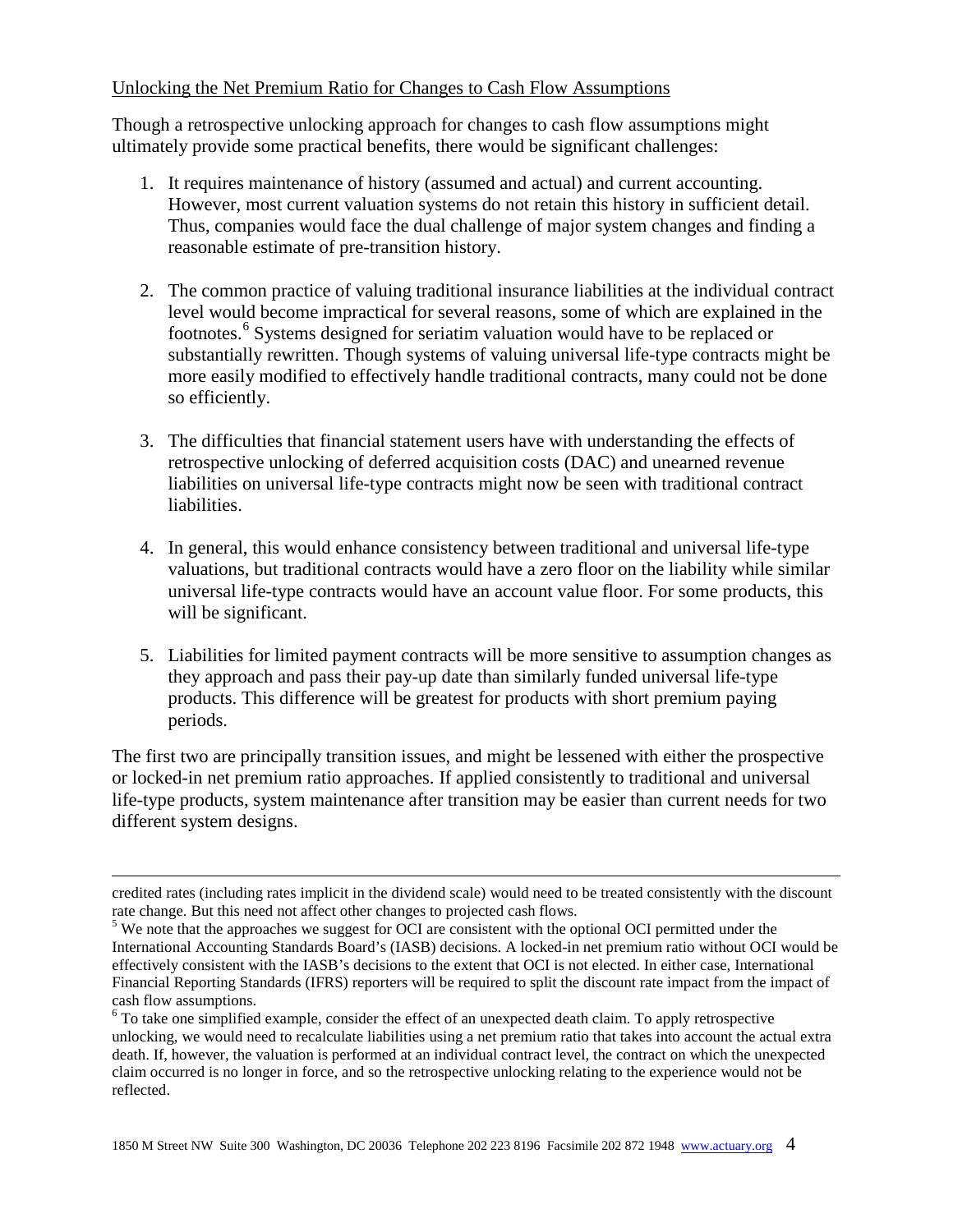The third challenge would be different with either of the other approaches. We generally agree that unlocking with a locked-in net premium ratio would be easier to explain, but it also would result in inappropriate earnings volatility. It is unclear whether this challenge can be overcome once traditional and universal life-type products are valued similarly, and whether prospective unlocking would overcome the challenge or simply change its appearance.

The fourth and fifth challenges could be overcome with a locked-in net premium ratio, but it also would result in inappropriate volatility for most products, which would not otherwise be subject to these challenges. Prospective unlocking would substantially overcome the fourth challenge but exacerbate the fifth.

Though a locked-in net premium ratio would reduce and avoid some of the challenges of the retrospective approach, it would introduce the concern of "Day 2 gains," as noted at the May 21 educational session. That concern is significant even beyond the reporting of such gains or losses. It would provide an incentive for companies to report favorable assumption changes as early as possible. It also would provide an incentive for companies to delay reporting of unfavorable assumption changes for as long as possible. The opportunity for Day 2 gains and the risk of Day 2 losses also would create an incentive to be as conservative as possible in the initial valuation assumptions. Reliance on auditing of assumption setting and disclosure of assumption changes may ameliorate but not necessarily eliminate this problem.

\*\*\*\*\*

Thank you for this opportunity to provide feedback on the FASB's long-duration project conversations. If you have any questions or would like to discuss these issues in more detail, please contact Lauren Sarper, the Academy's senior policy analyst for risk management and financial reporting, at 202.223.8196 or [sarper@actuary.org.](mailto:sarper@actuary.org)

Sincerely,

Leonard Reback, MAAA, FSA Chairperson, Financial Reporting Committee Risk Management and Financial Reporting Council American Academy of Actuaries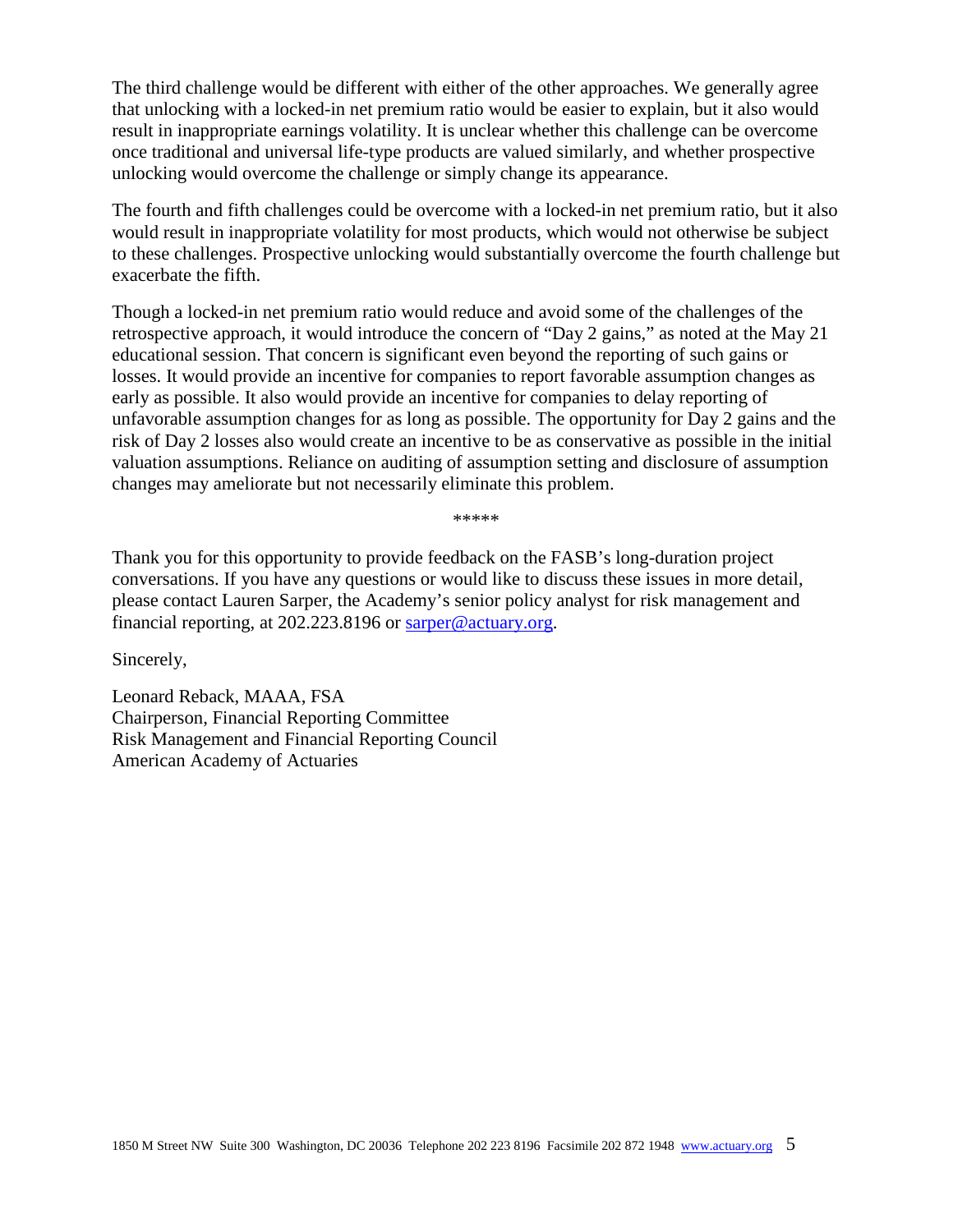# **Appendix – Illustration of Unlocking for Discount Rate Changes**

The attached spreadsheets and charts from the Financial Reporting Committee demonstrate some of the issues with changes in discount rates using hypothetical examples.

The first five pages illustrate a simple insurance product that is perfectly duration matched (Example 1). The product has annual premiums of \$1000 for six years, no expenses, and expected benefits of \$1000 payable at the end of the first five years and \$1418.50 at the end of the sixth year. \$1418.50 equals  $$1000\times1.06^6$ , so this product can be perfectly duration matched with a zero-coupon bond earning 6 percent.

Experience in the Example 1 Base emerges as expected. Since there is no profit or loss on an expected basis, and since there are no expenses, the net premium ratio is 100 percent. Together, the insurance liability and the zero-coupon bond produce income of zero each year for six years, as appropriate, shown in income statement (I/S) columns.

The next two pages (Example 1: Rate Change – Lock In Fair Value Assets and Example 1: Rate Change – Retrospective Fair Value Assets) show the net income and balance sheet if interest rates rise to 8 percent after three years. In Example 1: Rate Change – Lock In Fair Value Assets, assets are at fair value net income (FV-NI) and the net premium ratio for the liability remains locked in when interest rates change. In Example 1: Rate Change – Retrospective Fair Value Assets, assets are also at FV-NI, and the net premium ratio is retrospectively unlocked for changes in interest rates. The rate changes for Example 1 are essentially the same as the Example 1: Base case, except there is a hypothetical I/S showing what net income would be had we predicted the change in interest rates at issue and the real I/S, which is immediately below the hypothetical income statement, showing the actual (pre-change) income in Years 1 through 3 and the catch up at the end of Year3.

For the lock-in case, net income appropriately remains zero in all periods, as the change in liability at the end of Year 3 is exactly offset by the capital gain on the zero-coupon bond. If the net premium ratio is retrospectively unlocked, there is a large loss in year three, resulting because the unlocking partially offsets the change in liability resulting from the interest rate change but does not impact the change in asset value. Although not shown, if the net premium ratio is unlocked and assets are held at amortized cost, the realized capital gain would be zero and there would be a large net income effect in Year 3 resulting from the impact on the liability.

The various approaches are summarized in the Net Income 1 Chart. Regardless of whether assets are at FV-NI or amortized cost (which for net income would be equivalent to FV-OCI), it does not appear a meaningful income statement can result from retrospectively unlocking the net premium ratio for interest rate changes.

There are five additional pages that detail Example 2. Here, the final benefit payment is less than \$1418.50 so there is some profit in the contract and the net premium ratio is less than 100 percent. Even a net premium lock-in with perfectly duration matched assets does not avoid some confusion in net income from the interest rate change. That is because, effectively, we have more assets than we need to duration match. To manage around that, we would need to maintain a perfect balance of FV-NI assets and FV-OCI (or amortized cost) assets that would be rebalanced each period. Since the asset classification is typically locked in, this does not seem practical. The most practical solution is to permit OCI for the liability along the lines of the exposure draft (i.e., using a locked-in discount rate for net income and a current rate for balance sheet).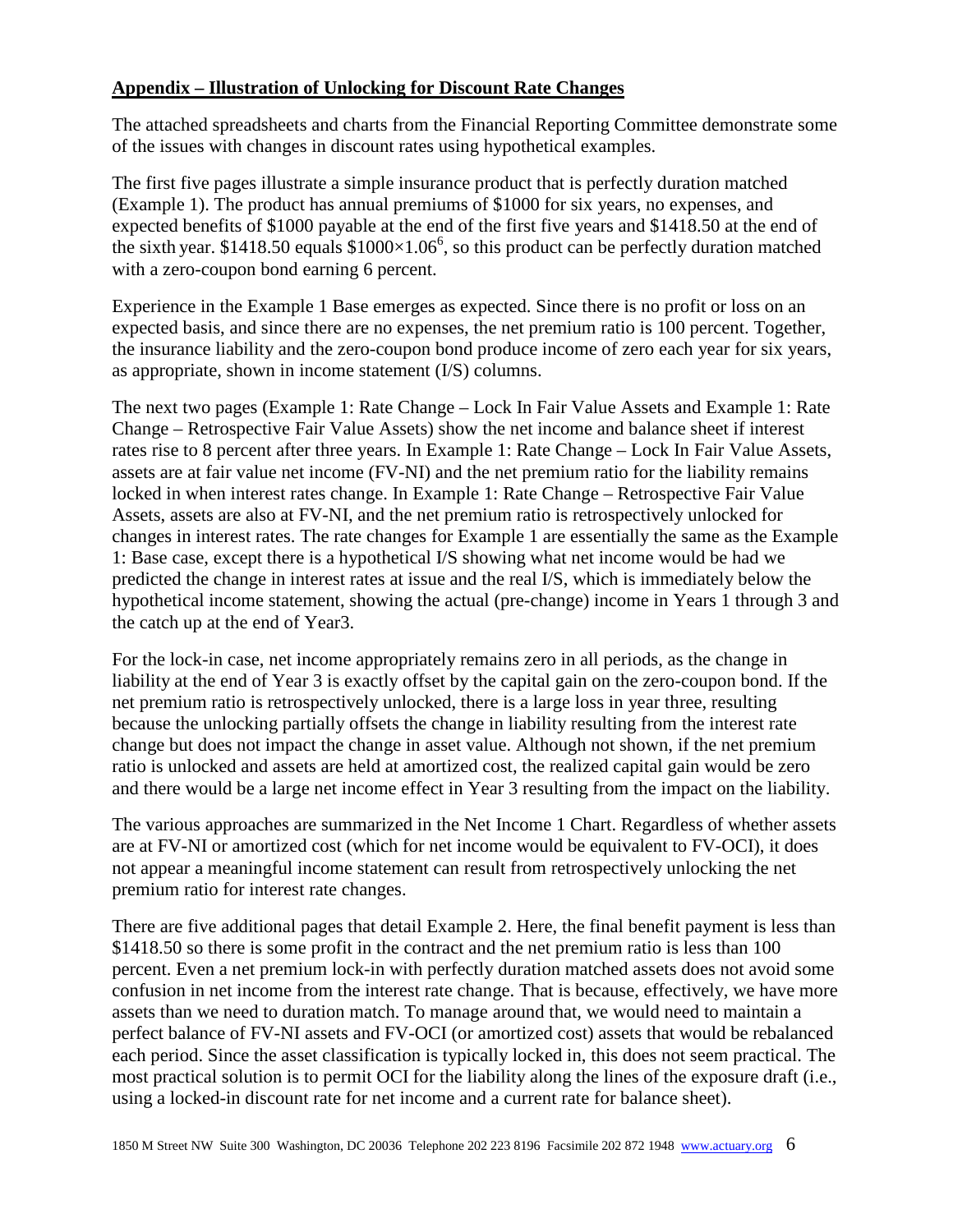#### Interest Rate 6%6%

**Example 1: Base**

|                  | Liability cash flow |                 |                 |      |      | Reserve          |        | B/S    |           |         | I/S         |      |             |         |          |            |
|------------------|---------------------|-----------------|-----------------|------|------|------------------|--------|--------|-----------|---------|-------------|------|-------------|---------|----------|------------|
| <b>BOY Gross</b> | EOY                 |                 | Asset value NII |      | URCG | Net Prem Reserve |        | Assets | Liability | Surplus | Premium NII |      | <b>URCG</b> | Benefit | Chg Res  | Net Income |
| Premium          |                     | <b>Benefits</b> | 1000.0          |      |      | 1000.0           | 1000.0 | 1000.0 | 1000.0    | 0.0     |             |      |             |         |          |            |
|                  | 1000.0              | 1000.0          | 60.0            | 60.0 | 0.0  | 1000.0           | 60.0   | 60.0   | 60.0      | 0.0     | 1000.0      | 60.0 | 0.0         | 1000.0  | 60.0     | 0.0        |
|                  | 1000.0              | 1000.0          | 123.6           | 63.6 | 0.0  | 1000.0           | 123.6  | 123.6  | 123.6     | 0.0     | 1000.0      | 63.6 | 0.0         | 1000.0  | 63.6     | 0.0        |
|                  | 1000.0              | 1000.0          | 191.0           | 67.4 | 0.0  | 1000.0           | 191.0  | 191.0  | 191.0     | 0.0     | 1000.0      | 67.4 | 0.0         | 1000.0  | 67.4     | 0.0        |
|                  | 1000.0              | 1000.0          | 262.5           | 71.5 | 0.0  | 1000.0           | 262.5  | 262.5  | 262.5     | 0.0     | 1000.0      | 71.5 | 0.0         | 1000.0  | 71.5     | 0.0        |
|                  | 1000.0              | 1000.0          | 338.2           | 75.7 | 0.0  | 1000.0           | 338.2  | 338.2  | 338.2     | 0.0     | 1000.0      | 75.7 | 0.0         | 1000.0  | 75.7     | 0.0        |
|                  | 1000.0              | 1418.5          | 0.0             | 80.3 | 0.0  | 0.0              | 0.0    | 0.0    | 0.0       | 0.0     | 1000.0      | 80.3 | 0.0         | 1418.5  | $-338.2$ | 0.0        |
|                  |                     |                 |                 |      |      |                  |        |        |           |         |             |      |             |         |          |            |
|                  | 5212.4              | 5212.4          |                 |      |      |                  |        |        |           |         |             |      |             |         |          |            |

Net Premium Ratio 100%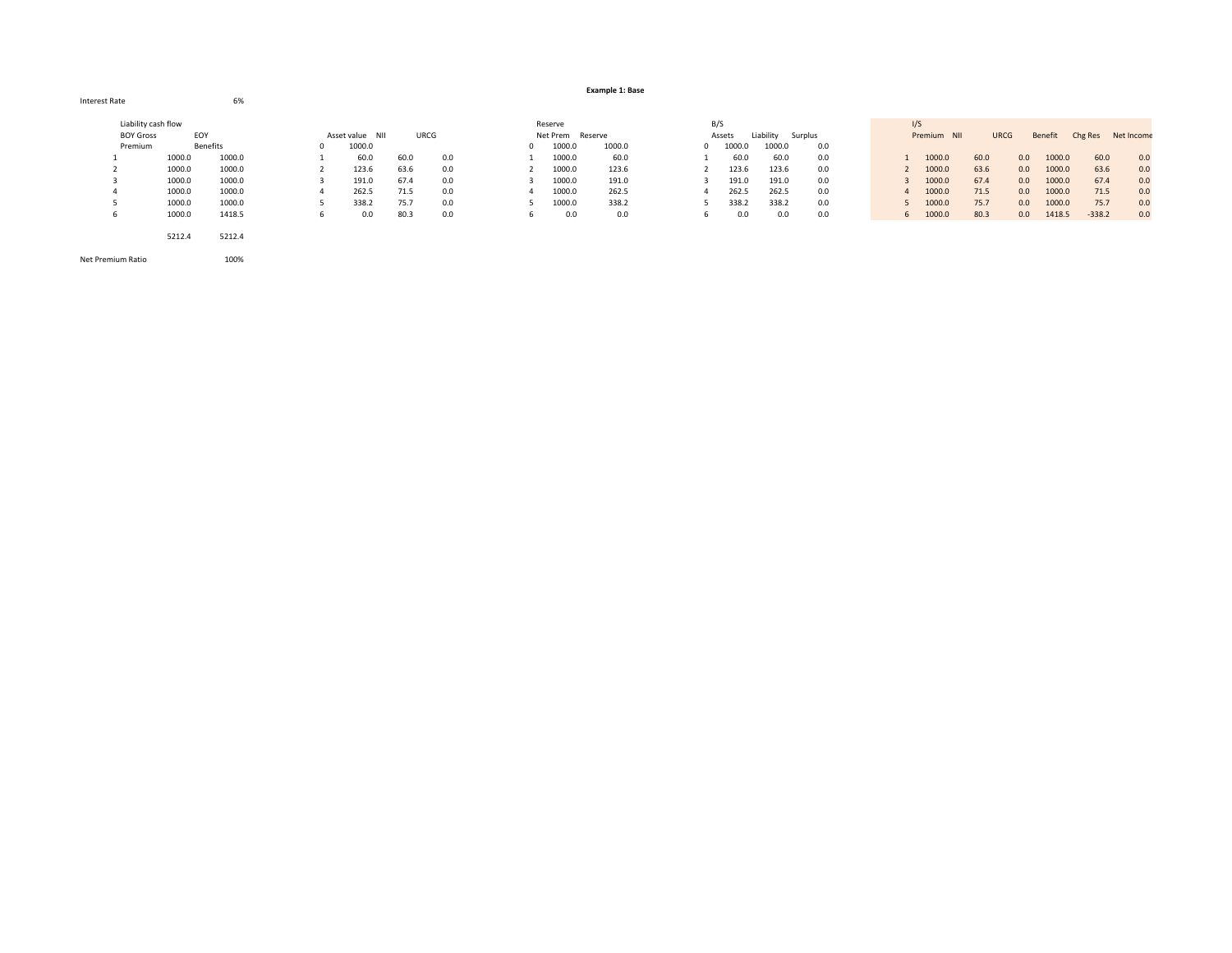### **Example 1: Rate Change ‐ Lock In Fair Value Assets**

| Initial Interest Rate |                     |                        |                                                          |                 |       |          |   |        |                       |       |   |                  |           |         |   |                  |             |         |         |          |            |
|-----------------------|---------------------|------------------------|----------------------------------------------------------|-----------------|-------|----------|---|--------|-----------------------|-------|---|------------------|-----------|---------|---|------------------|-------------|---------|---------|----------|------------|
| Interest Rate EOY 3   |                     |                        | 8% Rate change at EOY immediately before benefit payment |                 |       |          |   |        |                       |       |   |                  |           |         |   |                  |             |         |         |          |            |
|                       | Liability cash flow |                        |                                                          |                 |       |          |   |        | Reserve recalculation |       |   | Hypothetical B/S |           |         |   | Hypothetical I/S |             |         |         |          |            |
|                       | <b>BOY Gross</b>    | EOY                    |                                                          | Asset value NII |       | URCG     |   |        | Net Prem Reserve      |       |   | Assets           | Liability | Surplus |   | Premium NII      | URCG        |         | Benefit | Chg Res  | Net Income |
| Premium               |                     | <b>Benefits</b>        |                                                          | 1000.0          |       |          |   | 1000.0 |                       | 945.5 |   | 1000.0           | 945.5     | 54.5    |   |                  |             |         |         |          |            |
|                       | 1000.0              | 1000.0                 |                                                          | 60.0            | 60.0  | 0.0      |   | 1000.0 |                       | 2.2   |   | 60.0             | 2.2       | 57.8    |   | 1000.0           | 60.0        | 0.0     | 1000.0  | 2.2      | 57.8       |
|                       | 1000.0              | 1000.0                 |                                                          | 123.6           | 63.6  | 0.0      |   | 1000.0 |                       | 62.3  |   | 123.6            | 62.3      | 61.3    |   | 1000.0           | 63.6        | 0.0     | 1000.0  | 60.1     | 3.5        |
| 3                     | 1000.0              | 1000.0                 |                                                          | 126.1           | 67.4  | $-64.9$  |   | 1000.0 |                       | 126.1 |   | 126.1            | 126.1     | 0.0     |   | 1000.0           | 67.4        | $-64.9$ | 1000.0  | 63.7     | $-61.3$    |
|                       | 1000.0              | 1000.0                 |                                                          | 216.2           | 90.1  | 0.0      |   | 1000.0 |                       | 216.2 |   | 216.2            | 216.2     | 0.0     |   | 1000.0           | 90.1        | 0.0     | 1000.0  | 90.1     | 0.0        |
|                       | 1000.0              | 1000.0                 |                                                          | 313.4           | 97.3  | 0.0      |   | 1000.0 |                       | 313.4 |   | 313.4            | 313.4     | 0.0     |   | 1000.0           | 97.3        | 0.0     | 1000.0  | 97.3     | 0.0        |
| 6                     | 1000.0              | 1418.5                 |                                                          | 0.0             | 105.1 | 0.0      | h | 0.0    |                       | 0.0   | 6 | 0.0              | 0.0       | 0.0     | 6 | 1000.0           | 105.1       | 0.0     | 1418.5  | $-313.4$ | 0.0        |
|                       |                     |                        |                                                          |                 |       |          |   |        |                       |       |   |                  |           |         |   |                  |             |         |         |          |            |
|                       | 5170.3              | 5115.7                 |                                                          |                 |       |          |   |        |                       |       |   |                  |           |         |   |                  |             |         |         |          |            |
|                       |                     |                        |                                                          |                 |       |          |   |        |                       |       |   |                  |           |         |   | I/S              |             |         |         |          |            |
| Net Premium Ratio     |                     | 100%                   |                                                          |                 |       |          |   |        |                       |       |   |                  |           |         |   | Premium NII      | <b>URCG</b> |         | Benefit | Chg Res  | Net Income |
|                       |                     |                        |                                                          |                 |       |          |   |        |                       |       |   |                  |           |         |   |                  |             |         |         |          |            |
|                       |                     |                        |                                                          |                 |       |          |   |        |                       |       |   |                  |           |         |   | 1000.0           | 60.0        | 0.0     | 1000.0  | 60.0     | 0.0        |
|                       |                     |                        |                                                          |                 |       |          |   |        |                       |       |   |                  |           |         |   | 1000.0           | 63.6        | 0.0     | 1000.0  | 63.6     | 0.0        |
|                       |                     |                        |                                                          |                 |       |          |   |        |                       |       |   |                  |           |         |   | 1000.0           | 67.4        | $-64.9$ | 1000.0  | 2.5      | 0.0        |
| <b>NPV</b>            |                     |                        |                                                          |                 |       |          |   |        |                       |       |   |                  |           |         |   | 1000.0           | 90.1        | 0.0     | 1000.0  | 90.1     | 0.0        |
|                       | 1000                | 943.3962264            |                                                          | RCG factor      |       |          |   |        |                       |       |   |                  |           |         |   | 1000.0           | 97.3        | 0.0     | 1000.0  | 97.3     | 0.0        |
|                       | 943.3962264         | 889.99644              |                                                          |                 |       |          |   |        |                       |       |   |                  |           |         | 6 | 1000.0           | 105.1       | 0.0     | 1418.5  | $-313.4$ | 0.0        |
|                       | 889.99644           | 839.619283             |                                                          |                 |       | 0.945467 |   |        |                       |       |   |                  |           |         |   |                  |             |         |         |          |            |
|                       |                     | 839.619283 777.4252621 |                                                          |                 |       |          |   |        |                       |       |   |                  |           |         |   |                  |             |         |         |          |            |

5 777.4252621 719.8382056 6 719.8382056 945.4669004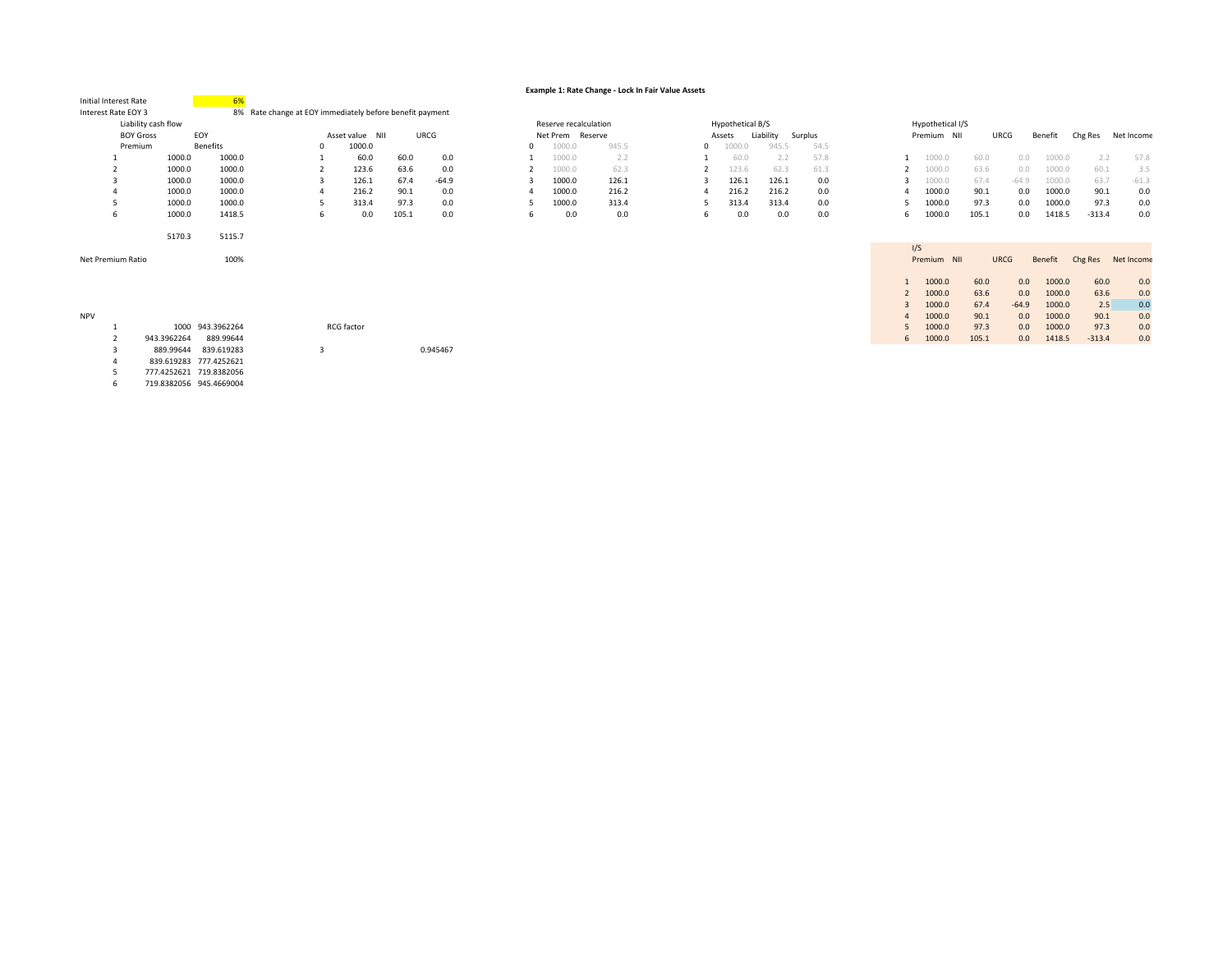### **Example 1: Rate Change ‐ Retrospective Fair Value Assets**

| Initial Interest Rate |                     |                  |                                                          |   |                 |       |          |                       |         |       |   |                  |           |         |     |                  |       |             |         |          |            |
|-----------------------|---------------------|------------------|----------------------------------------------------------|---|-----------------|-------|----------|-----------------------|---------|-------|---|------------------|-----------|---------|-----|------------------|-------|-------------|---------|----------|------------|
| Interest Rate EOY 3   |                     |                  | 8% Rate change at EOY immediately before benefit payment |   |                 |       |          |                       |         |       |   |                  |           |         |     |                  |       |             |         |          |            |
|                       | Liability cash flow |                  |                                                          |   |                 |       |          | Reserve recalculation |         |       |   | Hypothetical B/S |           |         |     | Hypothetical I/S |       |             |         |          |            |
| <b>BOY Gross</b>      | EOY                 |                  |                                                          |   | Asset value NII |       | URCG     | Net Prem              | Reserve |       |   | Assets           | Liability | Surplus |     | Premium NII      |       | URCG        | Benefit | Chg Res  | Net Income |
| Premium               |                     | <b>Benefits</b>  |                                                          | 0 | 1000.0          |       |          | 989.5                 |         | 989.5 |   | 1000.0           | 989.5     | 10.5    |     |                  |       |             |         |          |            |
|                       | 1000.0              | 1000.0           |                                                          |   | 60.0            | 60.0  | 0.0      | 989.5                 |         | 48.8  |   | 60.0             | 48.8      | 11.2    |     | 1000.0           | 60.0  | 0.0         | 1000.0  | 48.8     | 11.2       |
|                       | 1000.0              | 1000.0           |                                                          |   | 123.6           | 63.6  | 0.0      | 989.5                 |         | 100.6 |   | 123.6            | 100.6     | 23.0    |     | 1000.0           | 63.6  | 0.0         | 1000.0  | 51.7     | 11.9       |
|                       | 1000.0              | 1000.0           |                                                          |   | 126.1           | 67.4  | $-64.9$  | 989.5                 |         | 155.4 |   | 126.1            | 155.4     | $-29.4$ |     | 1000.0           | 67.4  | $-64.9$     | 1000.0  | 54.9     | $-52.4$    |
|                       | 1000.0              | 1000.0           |                                                          |   | 216.2           | 90.1  | 0.0      | 989.5                 |         | 236.5 |   | 216.2            | 236.5     | $-20.3$ |     | 1000.0           | 90.1  | 0.0         | 1000.0  | 81.0     | 9.0        |
|                       | 1000.0              | 1000.0           |                                                          |   | 313.4           | 97.3  | 0.0      | 989.5                 |         | 324.0 | ъ | 313.4            | 324.0     | $-10.5$ |     | 1000.0           | 97.3  | 0.0         | 1000.0  | 87.5     | 9.8        |
| 6                     | 1000.0              | 1418.5           |                                                          |   | 0.0             | 105.1 | 0.0      | 0.0                   |         | 0.0   |   | 0.0              | 0.0       | 0.0     | 6   | 1000.0           | 105.1 | 0.0         | 1418.5  | $-324.0$ | 10.5       |
|                       |                     |                  |                                                          |   |                 |       |          |                       |         |       |   |                  |           |         |     |                  |       |             |         |          |            |
|                       | 5170.3              | 5115.7           |                                                          |   |                 |       |          |                       |         |       |   |                  |           |         |     |                  |       |             |         |          |            |
|                       |                     |                  |                                                          |   |                 |       |          |                       |         |       |   |                  |           |         | I/S |                  |       |             |         |          |            |
| Net Premium Ratio     |                     | 99%              |                                                          |   |                 |       |          |                       |         |       |   |                  |           |         |     |                  |       | <b>URCG</b> | Benefit |          |            |
|                       |                     |                  |                                                          |   |                 |       |          |                       |         |       |   |                  |           |         |     | Premium NII      |       |             |         | Chg Res  | Net Income |
|                       |                     |                  |                                                          |   |                 |       |          |                       |         |       |   |                  |           |         |     |                  |       |             |         |          |            |
|                       |                     |                  |                                                          |   |                 |       |          |                       |         |       |   |                  |           |         |     | 1000.0           | 60.0  | 0.0         | 1000.0  | 60.0     | 0.0        |
|                       |                     |                  |                                                          |   |                 |       |          |                       |         |       |   |                  |           |         |     | 1000.0           | 63.6  | 0.0         | 1000.0  | 63.6     | 0.0        |
|                       |                     |                  |                                                          |   |                 |       |          |                       |         |       |   |                  |           |         |     | 1000.0           | 67.4  | $-64.9$     | 1000.0  | 31.8     | $-29.4$    |
| <b>NPV</b>            |                     |                  |                                                          |   |                 |       |          |                       |         |       |   |                  |           |         |     | 1000.0           | 90.1  | 0.0         | 1000.0  | 81.0     | 9.0        |
|                       |                     | 1000 943.3962264 |                                                          |   | RCG factor      |       |          |                       |         |       |   |                  |           |         |     | 1000.0           | 97.3  | 0.0         | 1000.0  | 87.5     | 9.8        |
|                       | 943.3962264         | 889.99644        |                                                          |   |                 |       |          |                       |         |       |   |                  |           |         | 6   | 1000.0           | 105.1 | 0.0         | 1418.5  | $-324.0$ | 10.5       |
|                       | 889.99644           | 839.619283       |                                                          |   |                 |       | 0.945467 |                       |         |       |   |                  |           |         |     |                  |       |             |         |          |            |
|                       | 839.619283          | 777.4252621      |                                                          |   |                 |       |          |                       |         |       |   |                  |           |         |     |                  |       |             |         |          |            |

5 777.4252621 719.8382056 6 719.8382056 945.4669004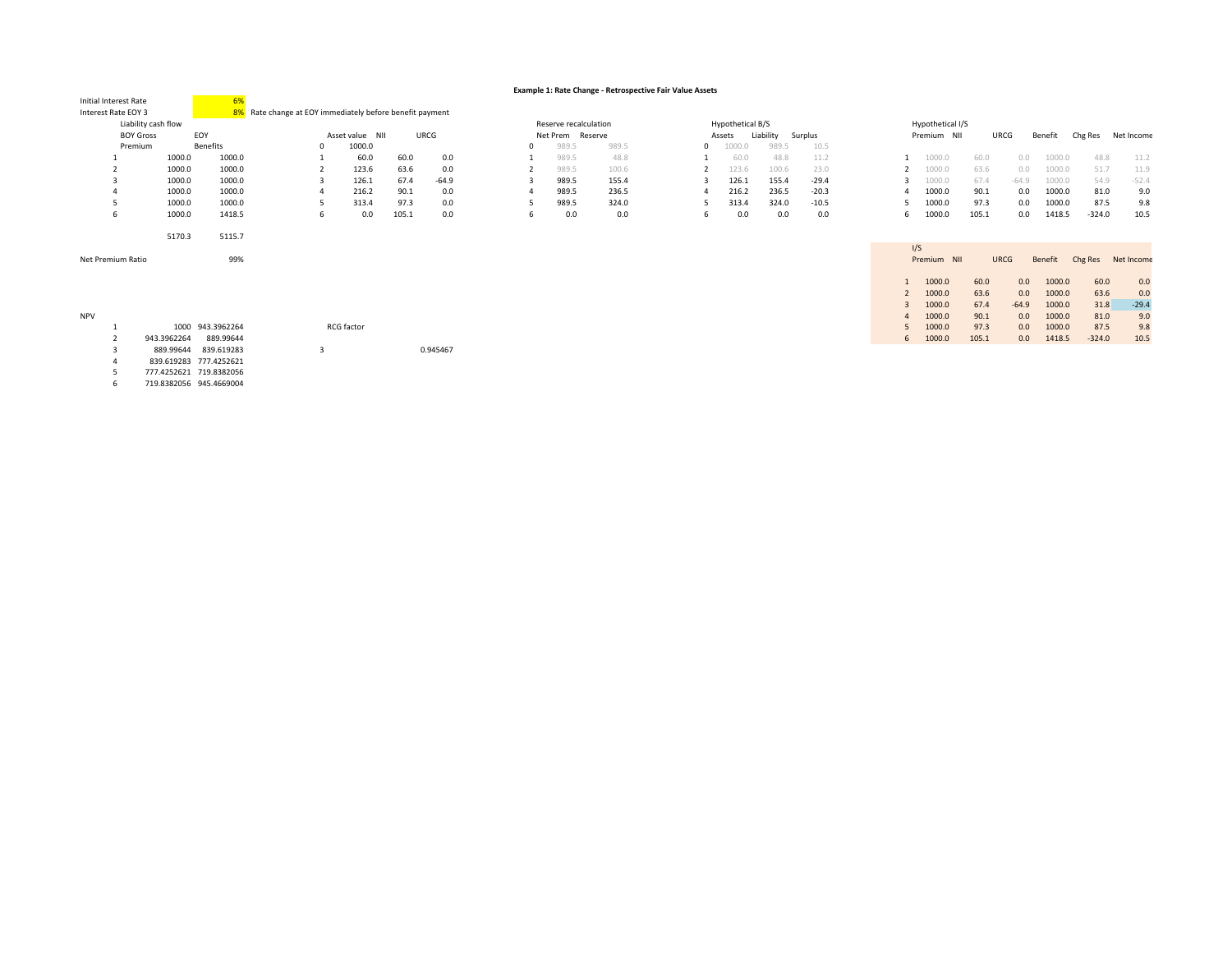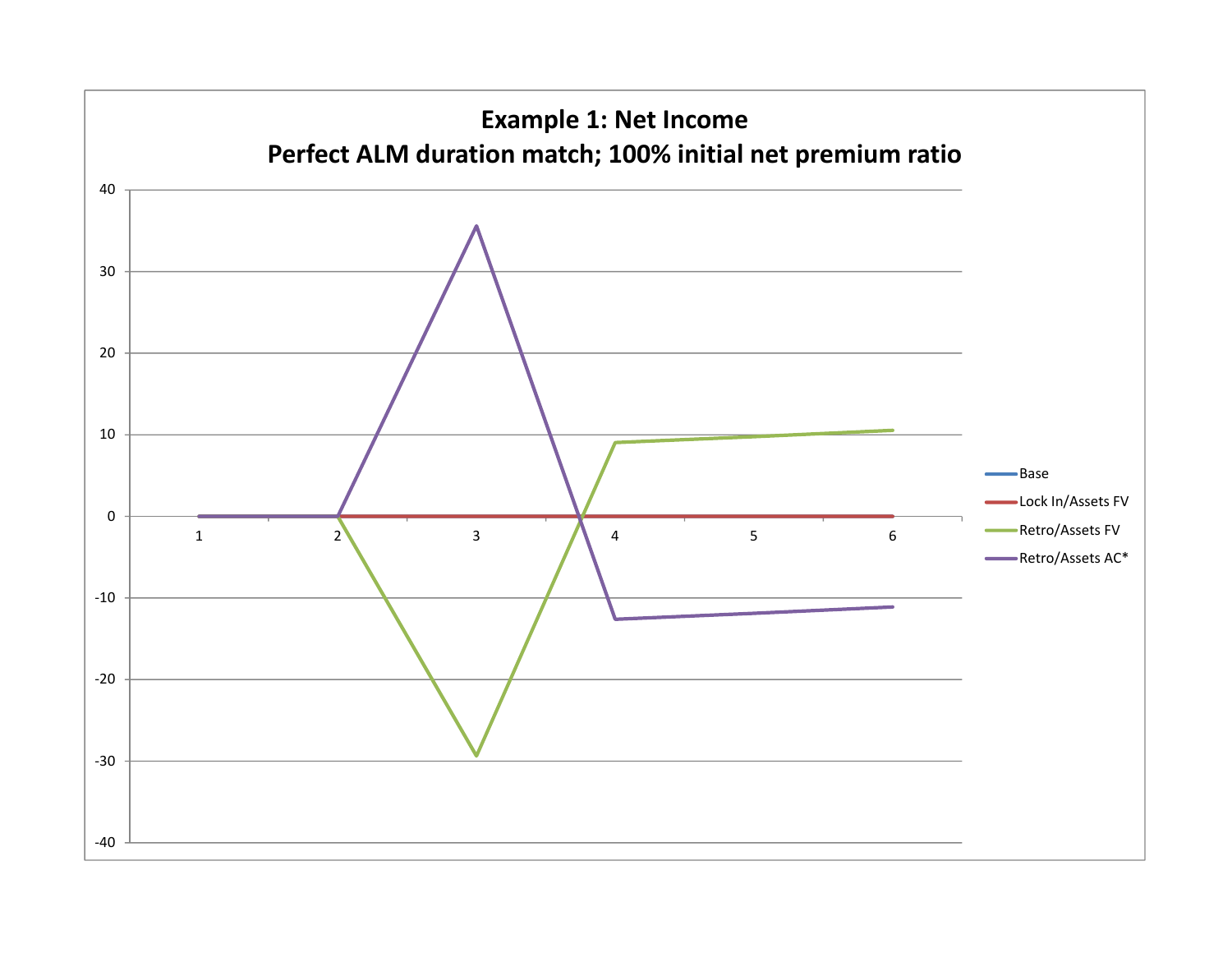### **Example 1: Net Income Chart Data**

|              | <b>Base</b>    | Lock In/Assets FV | Retro/Assets FV | Retro/Assets AC* |
|--------------|----------------|-------------------|-----------------|------------------|
| $\mathbf{1}$ | $-2.27374E-13$ | $-2.27374E-13$    | $-2.27374E-13$  | $-2.27374E-13$   |
|              | 2 -2.27374E-13 | $-2.27374E-13$    | $-2.27374E-13$  | $-2.27374E-13$   |
| 3            | $-2.27374E-13$ | 1.13687E-13       | -29.35628017    | 35.59351402      |
| 4            | $\cup$         | $\Omega$          | 9.04271814      | $-12.60721326$   |
| -5           | 0              | $-2.27374E-13$    | 9.766135591     | $-11.8837958$    |
| 6            | O              | $\Omega$          | 10.54742644     | $-11.10250496$   |

\*Amortized cost impacts have been estimated by removing the capital gain from Year 3 of the retro/asset FV scenario and assuming that amount emerges equally over Years 4‐6.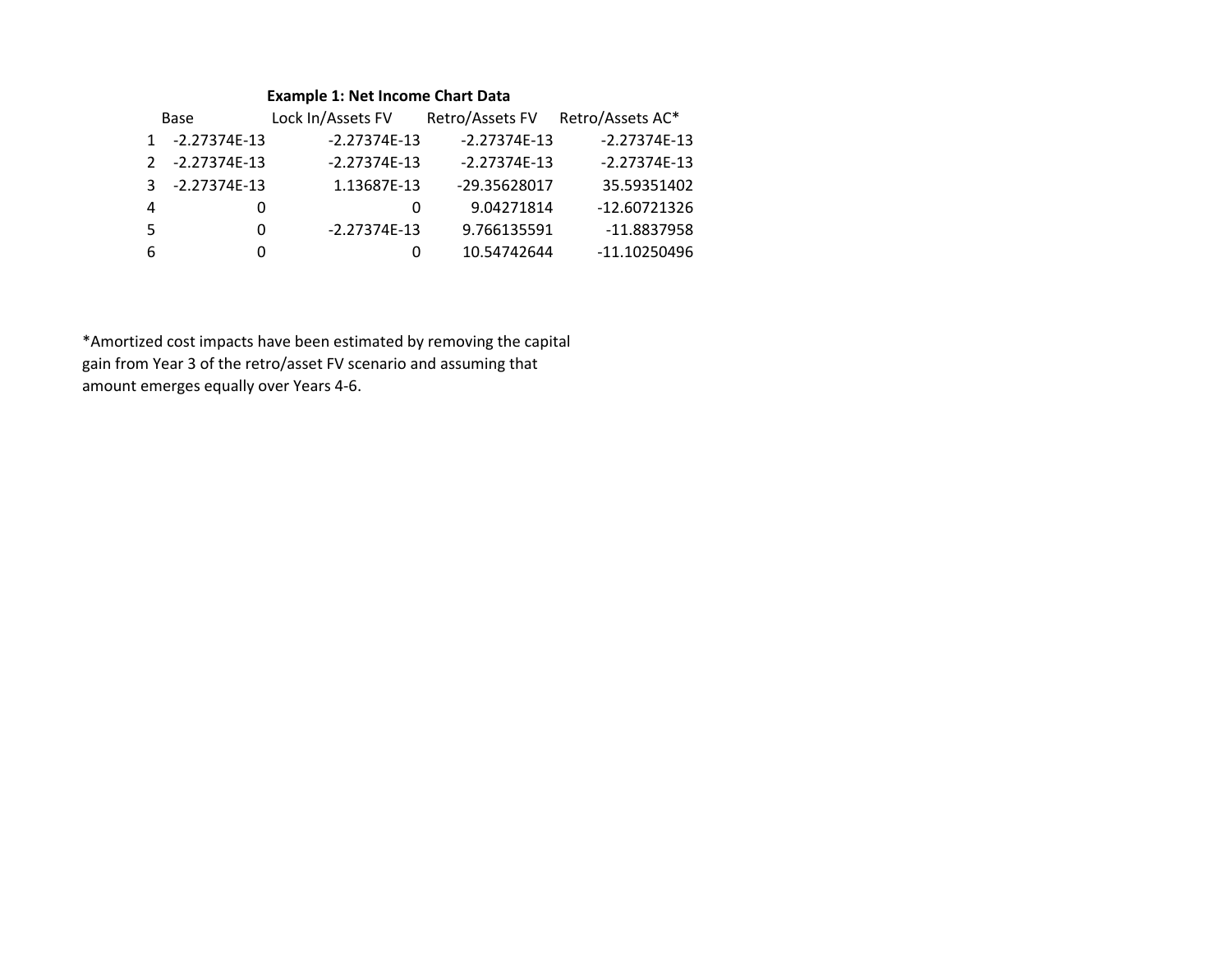|                     |        |                 |            |                 |      |      |   |                  | <b>Example 2: Base</b> |    |          |           |         |          |             |             |     |         |          |            |
|---------------------|--------|-----------------|------------|-----------------|------|------|---|------------------|------------------------|----|----------|-----------|---------|----------|-------------|-------------|-----|---------|----------|------------|
| Interest Rate       |        | 6%              | Margin     | 3.00%           |      |      |   |                  |                        |    |          |           |         |          |             |             |     |         |          |            |
| Liability cash flow |        |                 |            |                 |      |      |   | Reserve          |                        |    | B/S      |           |         |          | I/S         |             |     |         |          |            |
| <b>BOY Gross</b>    | EOY    |                 |            | Asset value NII |      | URCG |   | Net Prem Reserve |                        |    | Assets   | Liability | Surplus |          | Premium NII | <b>URCG</b> |     | Benefit | Chg Res  | Net Income |
| Premium             |        | <b>Benefits</b> | $^{\circ}$ | 1000.0          |      |      |   | 969.6            | 969.6                  |    | 0 1000.0 | 969.6     | 30.4    |          |             |             |     |         |          |            |
|                     | 1000.0 | 1000.0          |            | 60.0            | 60.0 | 0.0  |   | 969.6            | 27.8                   |    | 60.0     | 27.8      | 32.2    |          | 1000.0      | 60.0        | 0.0 | 1000.0  | 27.8     | 32.2       |
|                     | 1000.0 | 1000.0          |            | 123.6           | 63.6 | 0.0  |   | 969.6            | 57.3                   |    | 123.6    | 57.3      | 66.3    |          | 1000.0      | 63.6        | 0.0 | 1000.0  | 29.5     | 34.1       |
|                     | 1000.0 | 1000.0          |            | 191.0           | 67.4 | 0.0  |   | 969.6            | 88.6                   |    | 191.0    | 88.6      | 102.4   |          | 1000.0      | 67.4        | 0.0 | 1000.0  | 31.3     | 36.2       |
| 4                   | 1000.0 | 1000.0          |            | 262.5           | 71.5 | 0.0  | 4 | 969.6            | 121.7                  | 4  | 262.5    | 121.7     | 140.8   | $\Delta$ | 1000.0      | 71.5        | 0.0 | 1000.0  | 33.1     | 38.3       |
|                     | 1000.0 | 1000.0          |            | 338.2           | 75.7 | 0.0  |   | 969.6            | 156.8                  |    | 338.2    | 156.8     | 181.4   |          | 1000.0      | 75.7        | 0.0 | 1000.0  | 35.1     | 40.6       |
| ь                   | 1000.0 | 1194.1          | h          | 224.5           | 80.3 | 0.0  | 6 | 0.0              | 0.0                    | 6. | 224.5    | 0.0       | 224.5   |          | 6 1000.0    | 80.3        | 0.0 | 1194.1  | $-156.8$ | 43.1       |
|                     | 5212.4 | 5054.1          |            |                 |      |      |   |                  |                        |    |          |           |         |          |             |             |     |         |          |            |

Net PremiumRatio 97%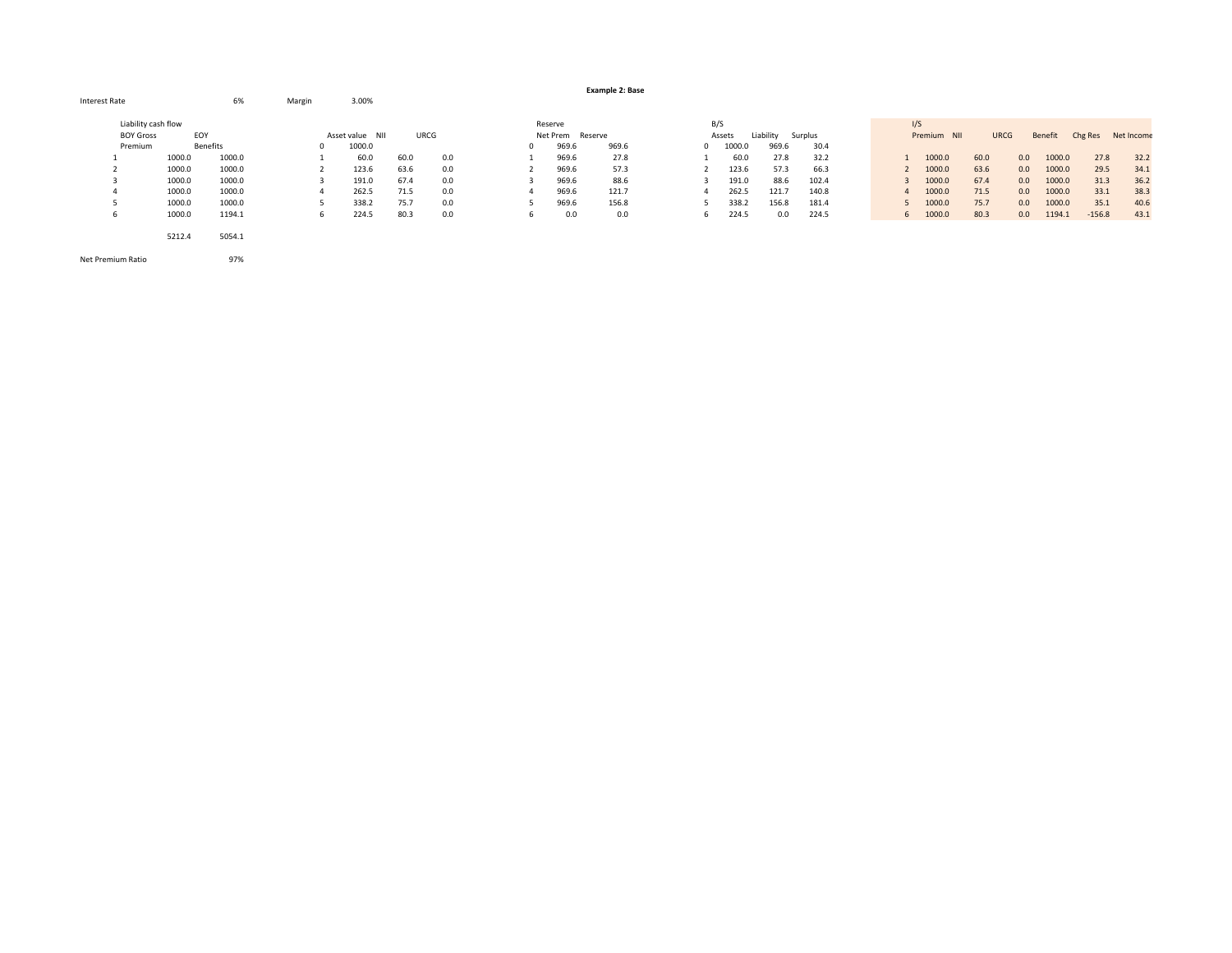|                       |                         |                  |                                                          |            |                 |       |          |   |                       | Example 2: Rate Change - Lock In Fair Value Assets |   |                  |           |         |   |     |                  |       |             |         |          |            |
|-----------------------|-------------------------|------------------|----------------------------------------------------------|------------|-----------------|-------|----------|---|-----------------------|----------------------------------------------------|---|------------------|-----------|---------|---|-----|------------------|-------|-------------|---------|----------|------------|
| Initial Interest Rate |                         | 6%               | Margin                                                   |            | 3.00%           |       |          |   |                       |                                                    |   |                  |           |         |   |     |                  |       |             |         |          |            |
| Interest Rate EOY 3   |                         |                  | 8% Rate change at EOY immediately before benefit payment |            |                 |       |          |   |                       |                                                    |   |                  |           |         |   |     |                  |       |             |         |          |            |
|                       | Liability cash flow     |                  |                                                          |            |                 |       |          |   | Reserve recalculation |                                                    |   | Hypothetical B/S |           |         |   |     | Hypothetical I/S |       |             |         |          |            |
| <b>BOY Gross</b>      |                         | EOY              |                                                          |            | Asset value NII |       | URCG     |   | Net Prem Reserve      |                                                    |   | Assets           | Liability | Surplus |   |     | Premium NII      |       | URCG        | Benefit | Chg Res  | Net Income |
| Premium               |                         | <b>Benefits</b>  |                                                          |            | 1000.0          |       |          |   | 969.6                 | 922.5                                              | 0 | 1000.0           | 922.5     | 77.5    |   |     |                  |       |             |         |          |            |
|                       | 1000.0                  | 1000.0           |                                                          |            | 60.0            | 60.0  | 0.0      |   | 969.6                 | $-22.2$                                            |   | 60.0             | $-22.2$   | 82.2    |   |     | 1000.0           | 60.0  | 0.0         | 1000.0  | $-22.2$  | 82.2       |
|                       | 1000.0                  | 1000.0           |                                                          |            | 123.6           | 63.6  | 0.0      |   | 969.6                 | 4.3                                                |   | 123.6            | 4.3       | 119.3   |   |     | 1000.0           | 63.6  | 0.0         | 1000.0  | 26.5     | 37.1       |
| 3                     | 1000.0                  | 1000.0           |                                                          |            | 126.1           | 67.4  | $-64.9$  |   | 969.6                 | 32.4                                               |   | 126.1            | 32.4      | 93.7    |   |     | 1000.0           | 67.4  | $-64.9$     | 1000.0  | 28.1     | $-25.6$    |
|                       | 1000.0                  | 1000.0           |                                                          |            | 216.2           | 90.1  | 0.0      |   | 969.6                 | 82.2                                               | Δ | 216.2            | 82.2      | 134.0   |   |     | 1000.0           | 90.1  | 0.0         | 1000.0  | 49.8     | 40.3       |
| 5                     | 1000.0                  | 1000.0           |                                                          |            | 313.4           | 97.3  | 0.0      |   | 969.6                 | 136.0                                              |   | 313.4            | 136.0     | 177.5   |   |     | 1000.0           | 97.3  | 0.0         | 1000.0  | 53.8     | 43.5       |
| 6                     | 1000.0                  | 1194.1           | 6                                                        |            | 224.5           | 105.1 | 0.0      | 6 | 0.0                   | 0.0                                                | 6 | 224.5            | 0.0       | 224.5   | 6 |     | 1000.0           | 105.1 | 0.0         | 1194.1  | $-136.0$ | 47.0       |
|                       | 5170.3                  | 4966.1           |                                                          |            |                 |       |          |   |                       |                                                    |   |                  |           |         |   | I/S |                  |       |             |         |          |            |
| Net Premium Ratio     |                         | 97%              |                                                          |            |                 |       |          |   |                       |                                                    |   |                  |           |         |   |     | Premium NII      |       | <b>URCG</b> | Benefit | Chg Res  | Net Income |
|                       |                         |                  |                                                          |            |                 |       |          |   |                       |                                                    |   |                  |           |         |   |     | 1000.0           | 60.0  | 0.0         | 1000.0  | 27.8     | 32.2       |
|                       |                         |                  |                                                          |            |                 |       |          |   |                       |                                                    |   |                  |           |         |   |     | 1000.0           | 63.6  | 0.0         | 1000.0  | 29.5     | 34.1       |
|                       |                         |                  |                                                          |            |                 |       |          |   |                       |                                                    |   |                  |           |         |   |     | 1000.0           | 67.4  | $-64.9$     | 1000.0  | $-24.9$  | 27.4       |
| <b>NPV</b>            |                         |                  |                                                          |            |                 |       |          |   |                       |                                                    |   |                  |           |         |   |     | 1000.0           | 90.1  | 0.0         | 1000.0  | 49.8     | 40.3       |
|                       |                         | 1000 943.3962264 |                                                          | RCG factor |                 |       |          |   |                       |                                                    |   |                  |           |         |   |     | 1000.0           | 97.3  | 0.0         | 1000.0  | 53.8     | 43.5       |
|                       | 943.3962264             | 889.99644        |                                                          |            |                 |       |          |   |                       |                                                    |   |                  |           |         | 6 |     | 1000.0           | 105.1 | 0.0         | 1194.1  | $-136.0$ | 47.0       |
| з                     | 889.99644               | 839.619283       | -3                                                       |            |                 |       | 0.945467 |   |                       |                                                    |   |                  |           |         |   |     |                  |       |             |         |          |            |
|                       | 839.619283              | 777.4252621      |                                                          |            |                 |       |          |   |                       |                                                    |   |                  |           |         |   |     |                  |       |             |         |          |            |
|                       | 777.4252621 719.8382056 |                  |                                                          |            |                 |       |          |   |                       |                                                    |   |                  |           |         |   |     |                  |       |             |         |          |            |
| 6                     | 719.8382056 795.8559838 |                  |                                                          |            |                 |       |          |   |                       |                                                    |   |                  |           |         |   |     |                  |       |             |         |          |            |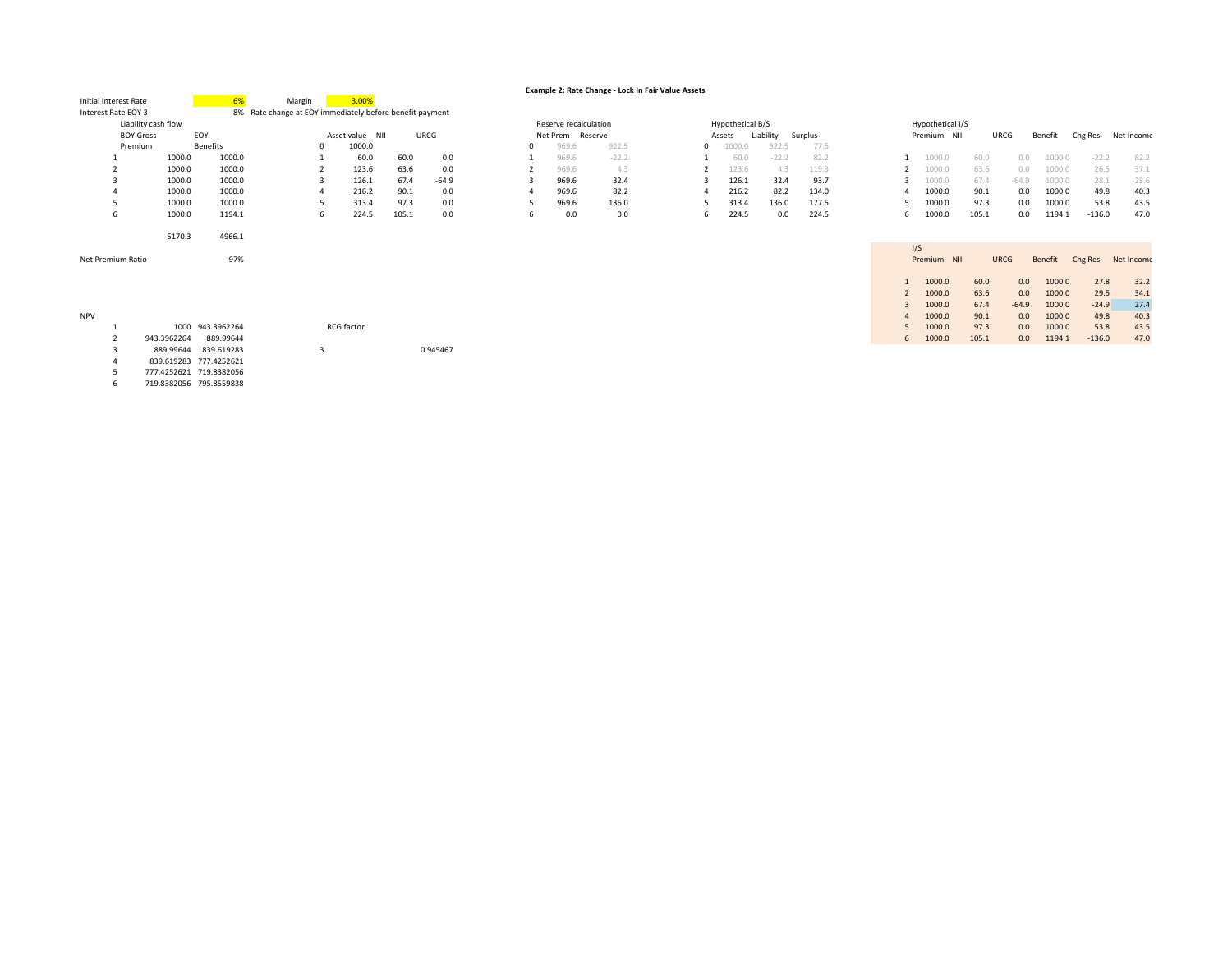| Initial Interest Rate |                     |                         | Margin                                                   | 3.00%             |       |          |          |                       |                                                          |                  |           |         |              |                  |       |             |         |          |            |
|-----------------------|---------------------|-------------------------|----------------------------------------------------------|-------------------|-------|----------|----------|-----------------------|----------------------------------------------------------|------------------|-----------|---------|--------------|------------------|-------|-------------|---------|----------|------------|
|                       |                     |                         |                                                          |                   |       |          |          |                       | Example 2: Rate Change - Retrospective Fair Value Assets |                  |           |         |              |                  |       |             |         |          |            |
| Interest Rate EOY 3   |                     |                         | 8% Rate change at EOY immediately before benefit payment |                   |       |          |          |                       |                                                          |                  |           |         |              |                  |       |             |         |          |            |
|                       | Liability cash flow |                         |                                                          |                   |       |          |          | Reserve recalculation |                                                          | Hypothetical B/S |           |         |              | Hypothetical I/S |       |             |         |          |            |
| <b>BOY Gross</b>      |                     | EOY                     |                                                          | Asset value NII   |       | URCG     |          | Net Prem Reserve      |                                                          | Assets           | Liability | Surplus |              | Premium NII      |       | URCG        | Benefit | Chg Res  | Net Income |
| Premium               |                     | <b>Benefits</b>         | $\Omega$                                                 | 1000.0            |       |          | $\Omega$ | 960.5                 | 960.5                                                    | 1000.0           | 960.5     | 39.5    |              |                  |       |             |         |          |            |
|                       | 1000.0              | 1000.0                  |                                                          | 60.0              | 60.0  | 0.0      |          | 960.5                 | 18.1                                                     | 60.0             | 18.1      | 41.9    | $\mathbf{1}$ | 1000.0           | 60.0  | 0.0         | 1000.0  | 18.1     | 41.9       |
|                       | 1000.0              | 1000.0                  |                                                          | 123.6             | 63.6  | 0.0      |          | 960.5                 | 37.4                                                     | 123.6            | 37.4      | 86.2    |              | 1000.0           | 63.6  | 0.0         | 1000.0  | 19.2     | 44.4       |
| 3                     | 1000.0              | 1000.0                  |                                                          | 126.1             | 67.4  | $-64.9$  |          | 960.5                 | 57.8                                                     | 126.1            | 57.8      | 68.3    |              | 1000.0           | 67.4  | $-64.9$     | 1000.0  | 20.4     | $-17.9$    |
|                       | 1000.0              | 1000.0                  |                                                          | 216.2             | 90.1  | 0.0      |          | 960.5                 | 99.8                                                     | 216.2            | 99.8      | 116.4   | Δ            | 1000.0           | 90.1  | 0.0         | 1000.0  | 42.0     | 48.1       |
|                       | 1000.0              | 1000.0                  |                                                          | 313.4             | 97.3  | 0.0      |          | 960.5                 | 145.1                                                    | 313.4            | 145.1     | 168.4   |              | 1000.0           | 97.3  | 0.0         | 1000.0  | 45.3     | 52.0       |
| 6                     | 1000.0              | 1194.1                  | 6                                                        | 224.5             | 105.1 | 0.0      | 6        | 0.0                   | 0.0                                                      | 224.5            | 0.0       | 224.5   | 6            | 1000.0           | 105.1 | 0.0         | 1194.1  | $-145.1$ | 56.1       |
|                       |                     |                         |                                                          |                   |       |          |          |                       |                                                          |                  |           |         |              |                  |       |             |         |          |            |
|                       | 5170.3              | 4966.1                  |                                                          |                   |       |          |          |                       |                                                          |                  |           |         |              |                  |       |             |         |          |            |
|                       |                     |                         |                                                          |                   |       |          |          |                       |                                                          |                  |           |         |              | I/S              |       |             |         |          |            |
| Net Premium Ratio     |                     | 96%                     |                                                          |                   |       |          |          |                       |                                                          |                  |           |         |              | Premium NII      |       | <b>URCG</b> | Benefit | Chg Res  | Net Income |
|                       |                     |                         |                                                          |                   |       |          |          |                       |                                                          |                  |           |         |              |                  |       |             |         |          |            |
|                       |                     |                         |                                                          |                   |       |          |          |                       |                                                          |                  |           |         |              | 1000.0           | 60.0  | 0.0         | 1000.0  | 27.8     | 32.2       |
|                       |                     |                         |                                                          |                   |       |          |          |                       |                                                          |                  |           |         |              | 1000.0           | 63.6  | 0.0         | 1000.0  | 29.5     | 34.1       |
|                       |                     |                         |                                                          |                   |       |          |          |                       |                                                          |                  |           |         | 3            | 1000.0           | 67.4  | $-64.9$     | 1000.0  | 0.5      | 2.0        |
| <b>NPV</b>            |                     |                         |                                                          |                   |       |          |          |                       |                                                          |                  |           |         | 4            | 1000.0           | 90.1  | 0.0         | 1000.0  | 42.0     | 48.1       |
|                       |                     | 1000 943.3962264        |                                                          | <b>RCG</b> factor |       |          |          |                       |                                                          |                  |           |         |              | 1000.0           | 97.3  | 0.0         | 1000.0  | 45.3     | 52.0       |
|                       | 943.3962264         | 889.99644               |                                                          |                   |       |          |          |                       |                                                          |                  |           |         | 6            | 1000.0           | 105.1 | 0.0         | 1194.1  | $-145.1$ | 56.1       |
|                       | 889.99644           | 839.619283              | 3                                                        |                   |       | 0.945467 |          |                       |                                                          |                  |           |         |              |                  |       |             |         |          |            |
|                       |                     | 839.619283 777.4252621  |                                                          |                   |       |          |          |                       |                                                          |                  |           |         |              |                  |       |             |         |          |            |
|                       |                     | 777.4252621 719.8382056 |                                                          |                   |       |          |          |                       |                                                          |                  |           |         |              |                  |       |             |         |          |            |

6 719.8382056 795.8559838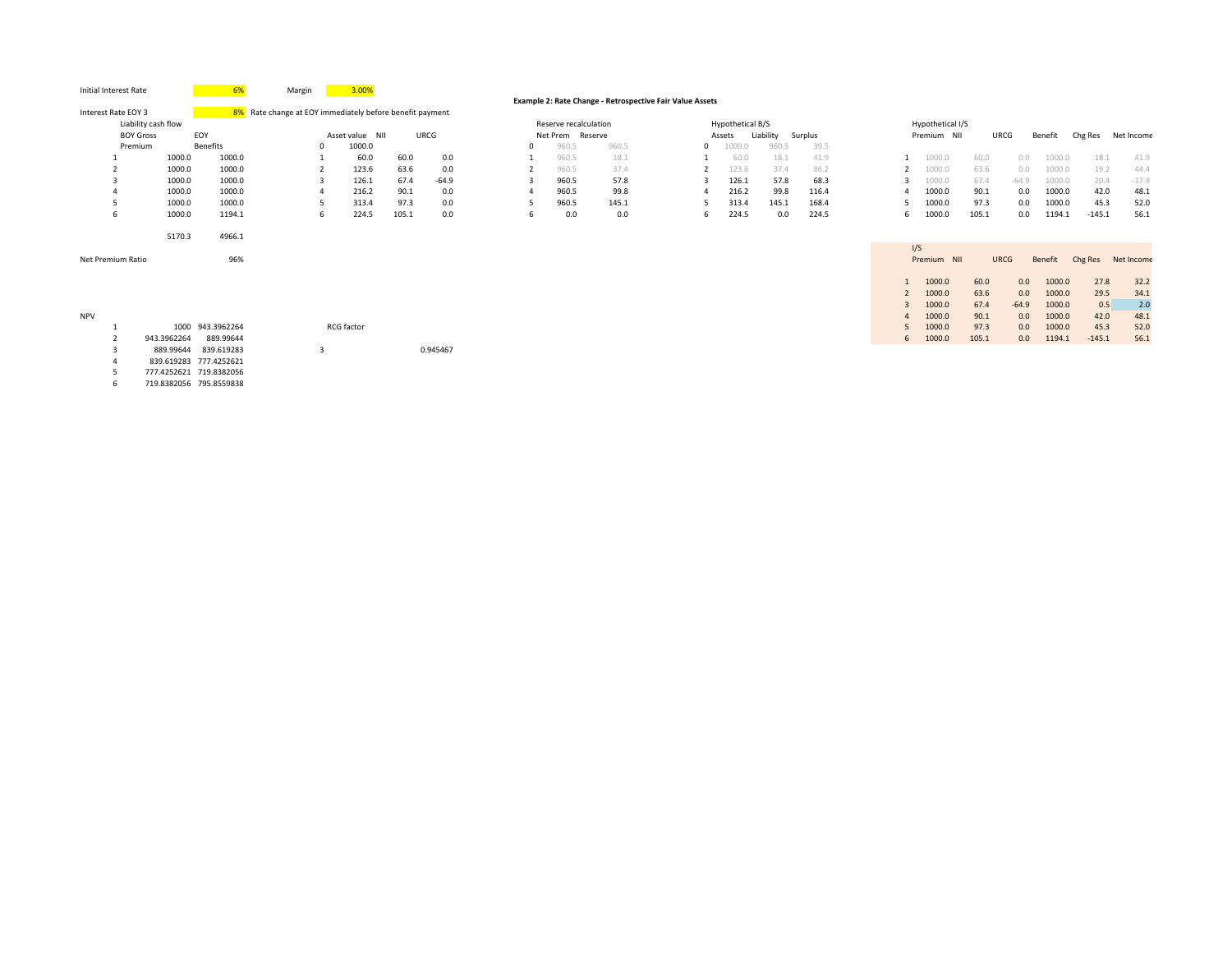